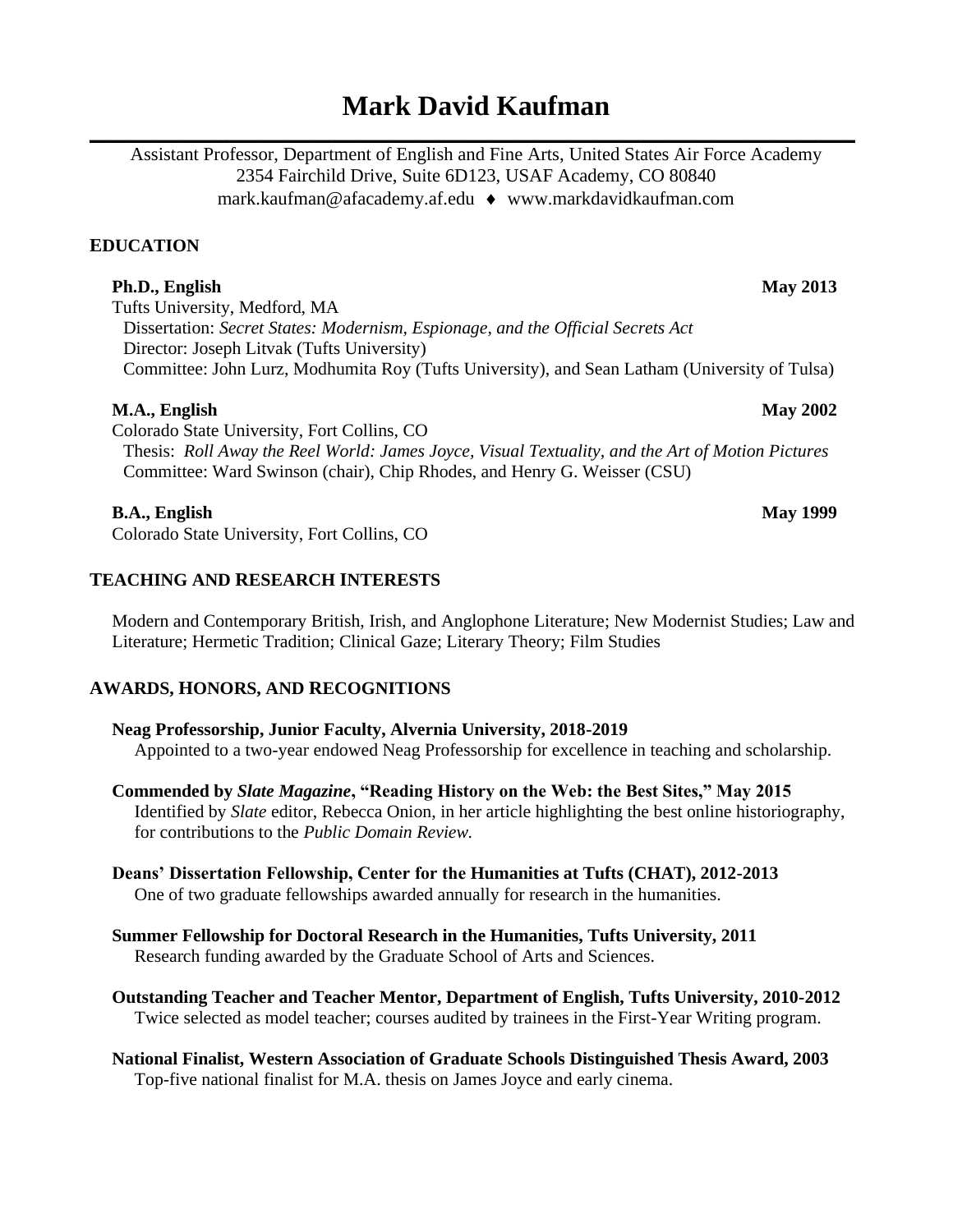#### **BOOK IN PROGRESS**

*Spyography: Modernism, Espionage, and the Militant Aesthetic State*

A study of the relationship between modernism and national security, the weaponization of the humanities, and the cultivation of writers as spies by the intelligence community.

#### **PEER-REVIEWED ARTICLES**

- **"If Books Could Kill: Leo Tolstoy and the Cultural Cold War."** *American Quarterly* (forthcoming).
- **"An Incident in Hyde Park: Basil Thomson, Roger Casement, and Wakean Coincidence."** *James Joyce Quarterly*, vol. 57, nos. 3-4, 2020, pp. 245-62.
- **"The Desert of the Real:** *Diamonds Are Forever* **as a Hollywood Novel."** *The Many Facets of*  Diamonds Are Forever*: James Bond on Page and Screen*, edited by Oliver S. Buckton, Lexington Books, 2019, pp. 157-76.
- **"True Lies: Virginia Woolf, Espionage, and Feminist Agency."** *Twentieth-Century Literature*, vol. 64, no. 3, 2018, pp. 317-46.
- **"Spyography: Compton Mackenzie, Modernism, and the Intelligence Memoir."** *The Space Between: Literature and Culture, 1914-1945*, vol. 13, 2017 (online). Special issue: "International Intrigue: Plotting Espionage as Cultural Artifact."
- **"Woolf and Whistleblowing: From World War I to WikiLeaks."** *Virginia Woolf Miscellany*, no. 91, 2017, pp. 22-24. Special issue: "Virginia Woolf, Bloomsbury, and the War to End War."
- **"Coming to Accounts: Fraud and Muckraking in Charles W. Chesnutt's** *The Marrow of Tradition***."** *European Journal of American Studies*, vol. 8, no.1, 2013 (online).
- **"A Hermeneutics of Recruitment: The Case of Wordsworth."** *Biography: An Interdisciplinary Quarterly*, vol. 34, no. 2, 2011, pp. 277-97.
- **"Slices of Life: The Artist as Vivisector in** *Giacomo Joyce***."** *Hypermedia Joyce Studies*, vol. 11, no. 1, 2010 (online).

#### **INVITED REVIEWS**

- **Book review.** *Diplomacy and the Modern Novel: France, Britain, and the Mission of Literature*, edited by Isabelle Daunais and Allan Hepburn, *Journal of British Studies*, vol. 61, no. 1, 2022, pp. 236-38.
- **Book review.** *Master of Deception: The Wartime Adventures of Peter Fleming*, by Alan Ogden, *Michigan War Studies Review*, vol. 2020, no. 109, 18 December 2020 (online).
- **Review essay.** *Espionage and Exile: Fascism and Anti-Fascism in British Spy Fiction and Film*, by Phyllis Lassner; *Espionage in British Fiction and Film since 1900: The Changing Enemy*, by Oliver. S. Buckton, *Twentieth-Century Literature*, vol. 64, no.1, 2018, pp. 111-19.
- **Book review.** *Archives of Authority: Empire, Culture, and the Cold War*, by Andrew N. Rubin, *Modernism/modernity*, vol 20, no. 4, 2013, pp. 791-92.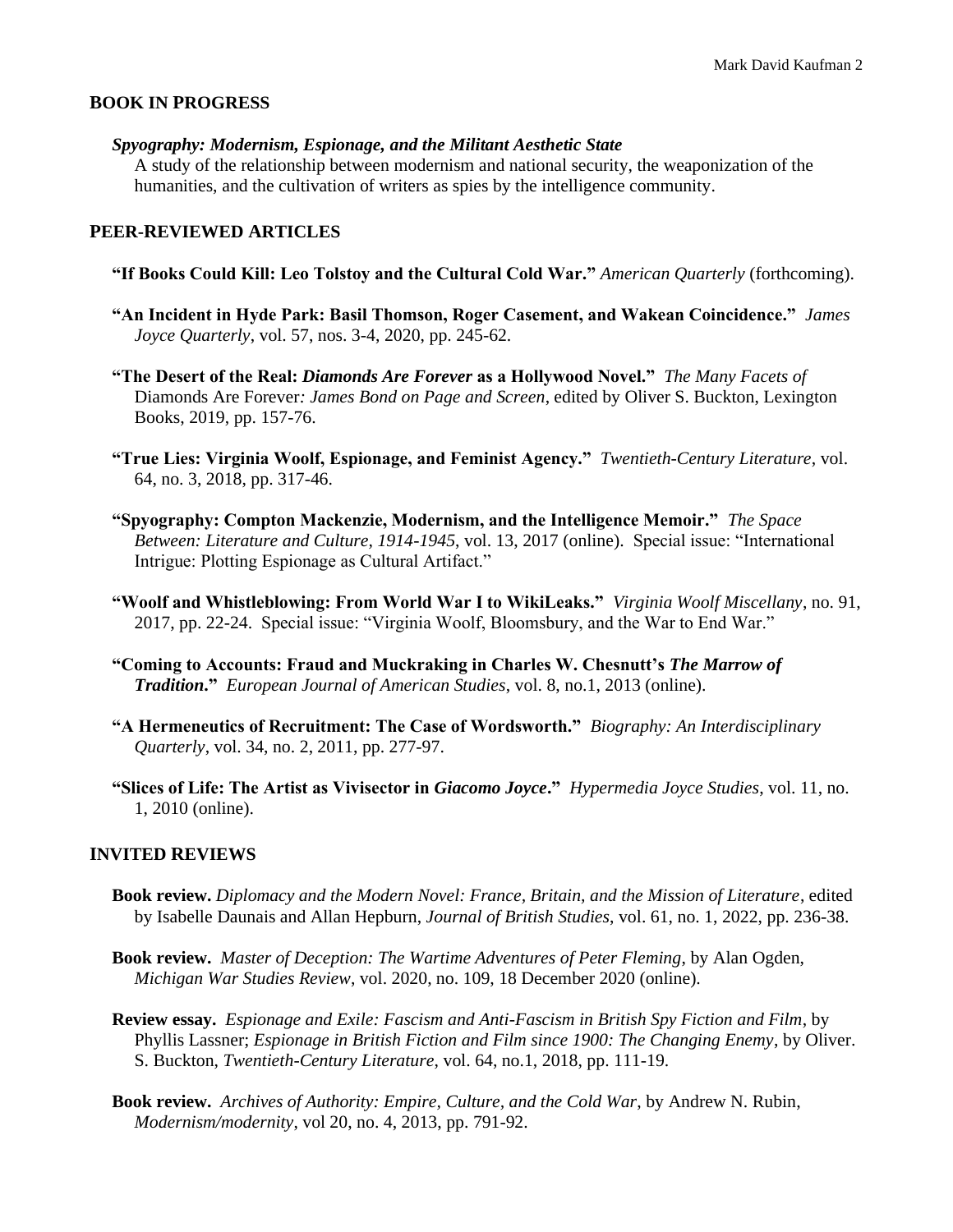#### **PUBLIC WRITING**

- **"Writing the Complete Character: Frank Budgen on James Joyce."** *CRAFT Literary*, 15 June 2021 (online).
- **"Ignorant Armies: Private Snafu Goes to War."** *Public Domain Review*, Open Knowledge Foundation, 25 March, 2015 (online).
- **"Robert Baden-Powell's Entomological Intrigues."** *Public Domain Review*, Open Knowledge Foundation, 10 Jul. 2013 (online). Reprinted in *The Public Domain Review: Selected Essays, The First Three Years: 2011-2013*, edited by Adam Green, PDR Press, 2014 pp. 39-48.

#### **INTERVIEWS**

**"Clever, Very: Mark David Kaufman."** *James Joyce Quarterly*, University of Tulsa, 9 November, 2020 (online).

#### **CITATIONS IN POPULAR CULTURE**

**"The Weaponization of the Pastoral"** (cryptographic technique). Quoted in "The Diabolical Kind," *Elementary*, season 2, episode 12, CBS, 2 January 2014.

#### **CONFERENCE PROCEEDINGS**

**"The Rocket Sublime: Speed, Excess, and Paradox in** *Gravity's Rainbow* **and Beyond."** *Proceedings of the Eighteenth Annual Conference of the Society for the Interdisciplinary Study of Social Imagery: The Image of Technology*, SISSI/Colorado State University-Pueblo, 2009, pp. 105- 10.

#### **SELECTED PAPERS DELIVERED**

- **"Orphans of Empire: Joyce's** *Ulysses* **and Kipling's** *Kim***."** XXVIII International James Joyce Symposium, Trinity College, Dublin, Ireland, June 2022.
- **"Examination of 'a warping process': Science Fiction and Dystopia in the Wake of Joyce."** XXVII International James Joyce Symposium, Università di Trieste, Trieste, Italy, June 2021 (remote).
- **"Observing Upheaval: Modernism and Surveillance."** Roundtable, Annual Conference of the Modernist Studies Association, Toronto, Canada, October 2019.
- **"Modernist Malpractice: The Art of Vivisection."** 50<sup>th</sup> Northeast Modern Language Association Annual Conference, Washington, DC, March 2019.
- **"'What a grand funferall': Music in James Joyce's** *Finnegans Wake***."** Invited lecture, Lancaster Irish American Cultural Society, Lancaster, PA, April 2018.
- **"From Ashes to** *Ashenden***: Maugham, Modernism, and Spyography."** Special Session: "The Great War Revisited." 133<sup>rd</sup> Modern Language Association Annual Convention, New York, NY, January 2018.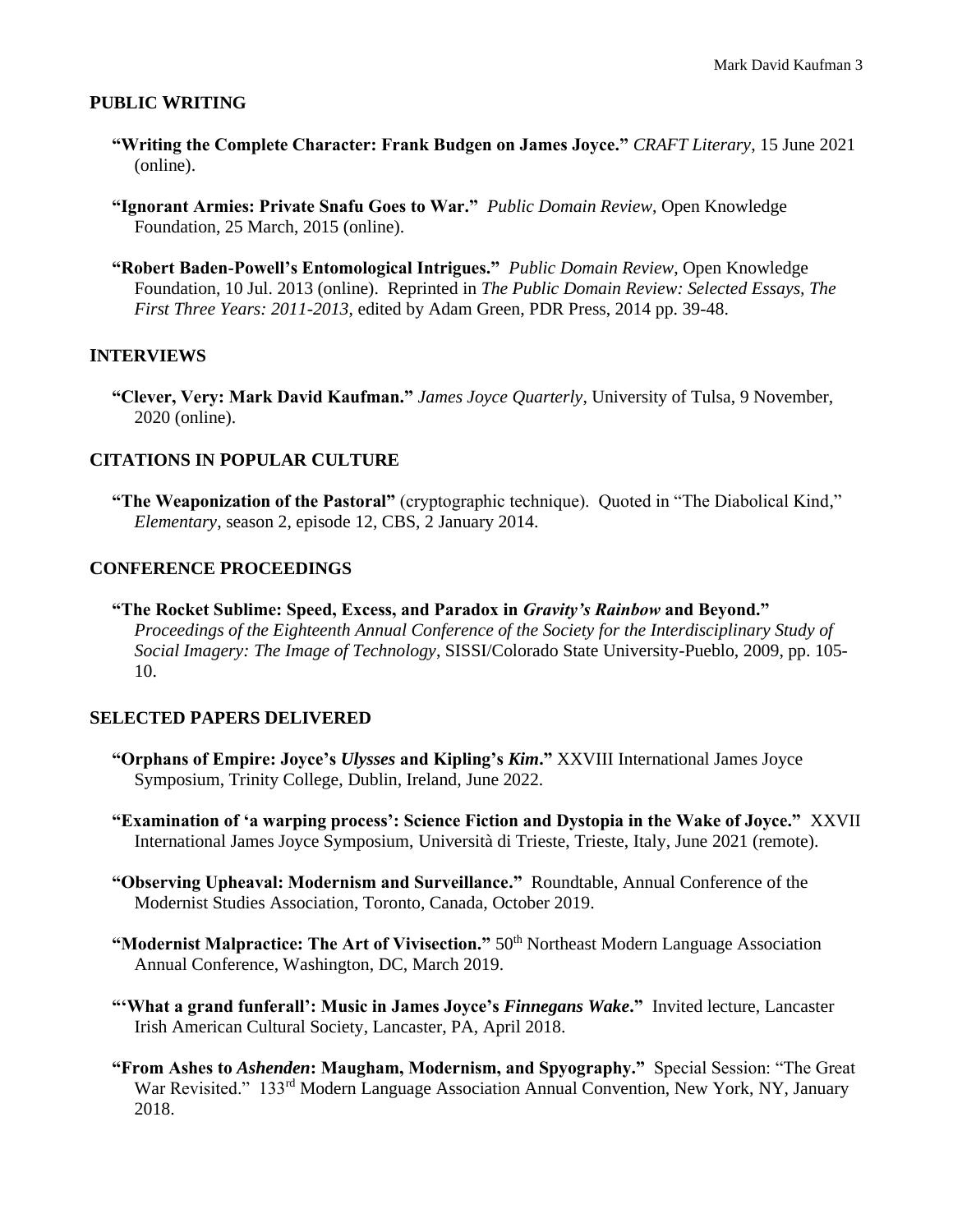- **"Death by Tolstoy: Ian Fleming,** *From Russia with Love***, and the Cultural Cold War."** 89th South Atlantic Modern Language Association Annual Conference, Atlanta, GA, November 2017.
- **"Where No Book Has Gone Before: James Joyce,** *Star Trek***, and the Future of Letters."** North American James Joyce Conference, Victoria College, University of Toronto, Toronto, Canada, June 2017.
- **"An Incident in Hyde Park: Sir Basil Thomson, Scotland Yard, and Wakean Coincidence."** XXV International James Joyce Symposium, University of London, London, UK, June 2016.
- "Le Morte d'Arthur: Allegory and Ideology in Graham Greene's *The Human Factor*." 5<sup>th</sup> Bi-Annual Conference of the European Network for Avant-Garde and Modernism Studies, Université Rennes 2, Rennes, France**,** June 2016.
- **"Spyographies: Modernism and the Intelligence Memoir."** Seminar: "Secret Languages and Private Forms." American Comparative Literature Association Annual Conference, Harvard University, Cambridge, MA, March 2016.
- **"The Not-So-Secret Agent: Compton Mackenzie, Spyography, and the First World War."** Life Writing Division Session: "Life Writing and Its Publics." 131<sup>st</sup> Modern Language Association Annual Convention, Austin, TX, January 2016.
- **"Buried Allegiances: Revision as Cover-Up in W. H. Auden's** *The Orators.***"** Seminar: "Revision and Modernism: Living and (Un)dead Texts." Annual Conference of the Modernist Studies Association, Boston, MA, November 2015.
- **"Woolf, Whistleblowing, and WikiLeaks:** *Three Guineas* **in the Twenty-First Century."** 25th Annual Conference on Virginia Woolf, Bloomsburg University of Pennsylvania, Bloomsburg, PA, June 2015.
- **"Leaky Modernism: Spyography and Documentary."** Seminar: "Documentary, Networks, Modernism." Annual Conference of the Modernist Studies Association, Pittsburgh, PA, November 2014.
- **"True Lies: Virginia Woolf, Espionage, and Feminist Agency."** Special Session: "Secrets and the Silences of Memory: The Great War in Modern Fiction." 129<sup>th</sup> Modern Language Association Annual Convention, Chicago, IL, January 2014.
- **"The Liquidation of Virginia Woolf: Cold War Modernism and the Thriller."** Seminar: "Cold War Culture." Annual Conference of the Modernist Studies Association, University of Sussex, Brighton, UK, August 2013.
- **"When Diplomacy Fails: The Writer as Spy."** "The Ambassadorship of Literature": A Symposium on Literature and Diplomacy. Glucksman Ireland House, New York University, New York, NY, February 2013.
- **"'A Gross Breach': Compton Mackenzie, Secrecy, and Farce."** Center for the Humanities at Tufts, Medford, MA, October 2012.
- **"Joyce and the KGB."** XXIII International James Joyce Symposium, University College, Dublin, Ireland, June 2012.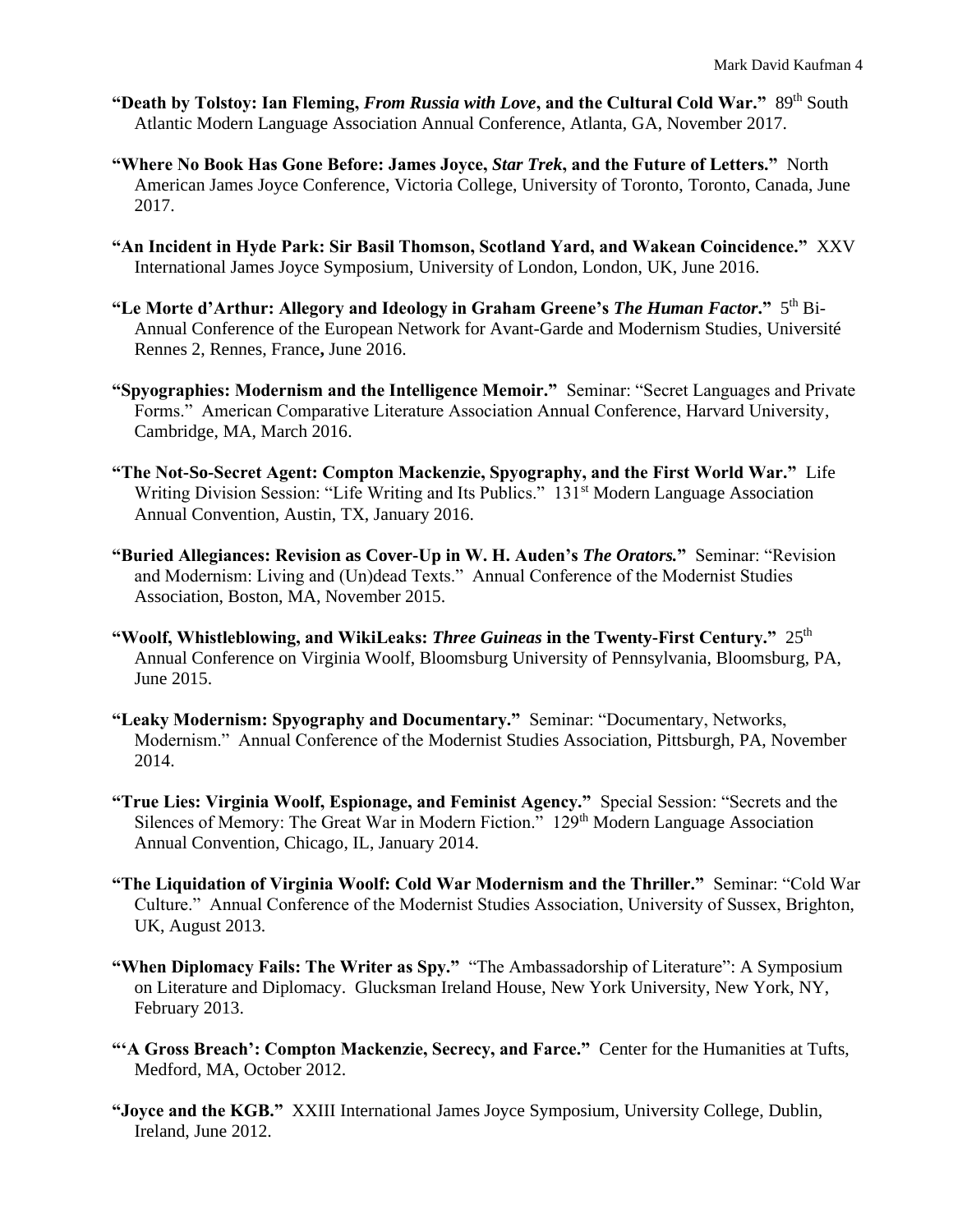- **"Maugham's** *Ashenden***: Reception and Official Secrecy."** Seminar: "Reception, Circulation and Consumption: The Social Infrastructure of Modernism." Annual Conference of the Modernist Studies Association, Buffalo, NY, October 2011.
- **"Slices of Life: The Artist as Vivisector in** *Giacomo Joyce***."** XXII International James Joyce Symposium, Charles University, Prague, Czech Republic, June 2010.
- "The Path of Letters': *Clarissa* and Kabbalah." British Society for Eighteenth-Century Studies 39<sup>th</sup> Annual Conference, St Hugh's College, Oxford, UK, January 2010.
- **"Ghosts in the Mirror:** *Giacomo Joyce* **and the Cinematic Gaze."** 13th Annual Graduate Student Council Research Symposium, Tufts University, Medford, MA, March 2009.
- **"The Rocket Sublime: Speed, Excess, and Paradox in** *Gravity's Rainbow* **and Beyond."** 18th Annual Conference of the Society for the Interdisciplinary Study of Social Imagery, Colorado Springs, CO, March 2009.

# **TEACHING EXPERIENCE**

# **Assistant Professor, Department of English and Fine Arts, U.S. Air Force Academy, CO**

- Spy Stories: Gender and Sexuality in Espionage Narratives, Spring 2022
- The Space Force: Literature, Film, and the Final Frontier, Fall 2020
- Senior Seminar: Virginia Woolf, Spring 2020
- Horror Cinema, Spring 2020
- Literature and Intermediate Composition, Fall 2019-present
- Introductory Composition and Research, Fall 2020-present

Responsible for designing and teaching both core and major's courses, including courses in writing, literature, and film studies.

# **Assistant Professor, Department of English, Alvernia University, Reading, PA**

- Spy Stories: Law, Literature, and Espionage, Spring 2015, 2019
- Romantic and Victorian Writers, Spring 2015, 2017, 2019
- Contemporary Fiction and Drama (Postcolonial), Fall 2014, 2016, 2018
- Science Fiction: Literature, Film, and the Apocalyptic Imagination, Spring 2016, 2018
- Modern British Poetry, Spring 2016, 2018
- English Novel, Fall 2018
- Film Studies: Horror, Fall 2016, 2018
- Modern Novel, Fall 2017
- Interpretation of Film, Fall 2015, Fall 2017
- World Literature, Fall 2015, Spring 2017 (online), Fall 2017 (online)
- First-Year Seminar, Fall 2014
- Composition and Research, Fall 2014-Spring 2018

Responsible for designing and teaching a wide variety of courses in literature and film studies, from surveys to special-topic courses.

# **Adjunct Lecturer, Department of English, Lesley University, Cambridge, MA**

• English Literature II, Spring 2014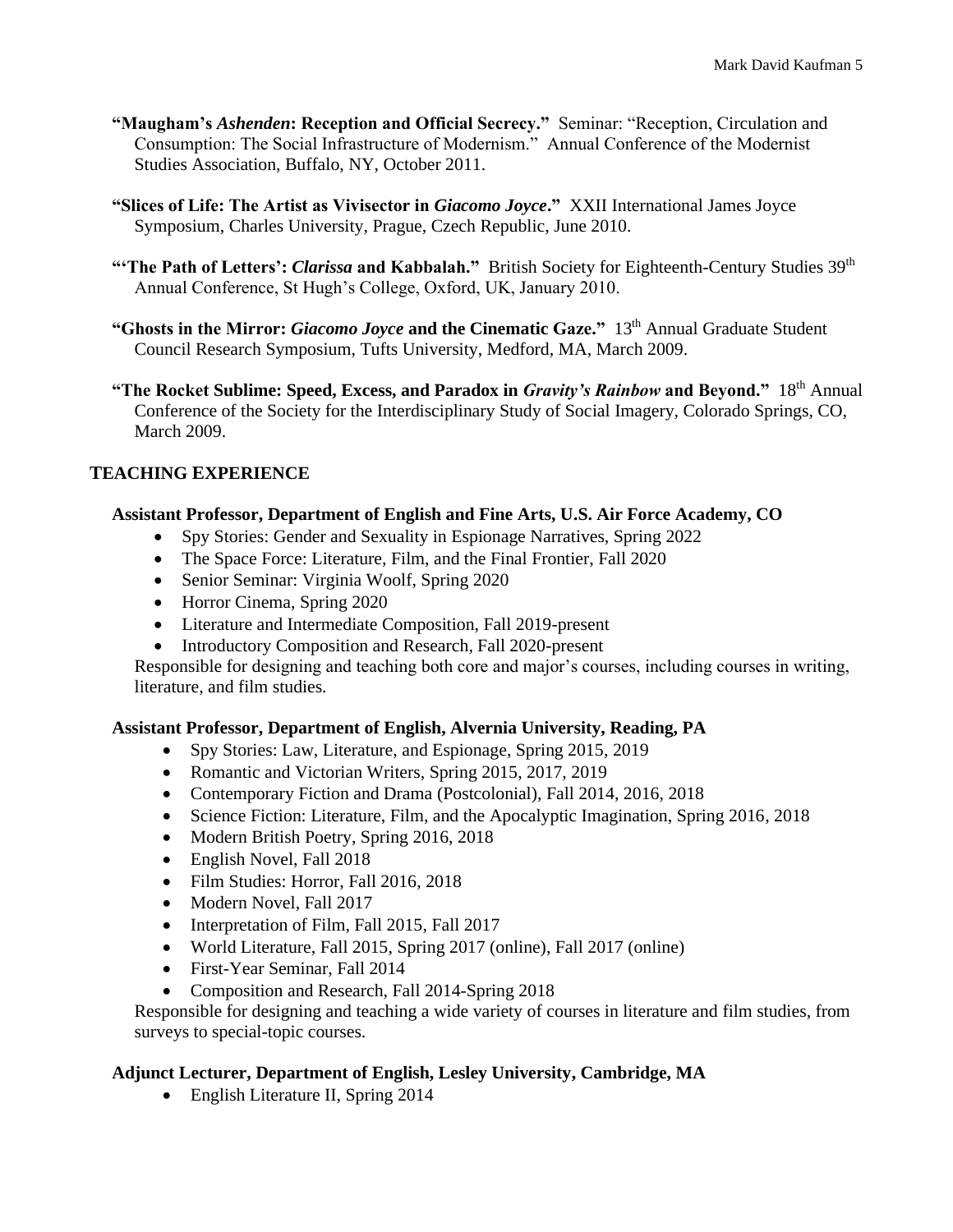Taught a survey of major British writers from the late  $18<sup>th</sup>$  century to the present day; readings include representative works of Neoclassicism, Romanticism, Victorianism, Modernism, and Postmodernism.

### **Adjunct Assistant Professor, English and Media Studies, Bentley University, Waltham, MA**

• Critical Thinking and Writing, Fall 2013

Taught one section of expository composition with an emphasis on cultural studies; readings included works by W. H. Auden, Langston Hughes, Barbara Ehrenreich, and Neil Postman.

### **Graduate Student Lecturer, Department of English, Tufts University, Medford, MA**

- Other Worlds, Spring 2009, Spring 2010, Spring 2011, Spring 2012
- Expository Writing, Fall 2008, Fall 2009, Fall 2010, Fall 2011

Taught courses on argumentation using a number of literary and philosophical texts, including selections from Plato, Franz Kafka, Virginia Woolf, and Zora Neale Hurston.

### **ESL Instructor, Academic Resource Center, Tufts University, Medford, MA**

• Communication Strategies for International Graduate Students, Spring 2012 Piloted and taught a graduate-level ESL course focused on American culture and practical pedagogy; prepared international students in multiple disciplines to work as teachers and laboratory assistants.

### **ESL Instructor and Senior Teacher for Observations, Caledonian School, Prague, Czech Republic**

From 2002 to 2007, taught general and business English to international students at all levels based on a communicative approach; as Senior Teacher from 2005 to 2007, responsible for observing and evaluating teachers, as well as holding office hours for ESL resource consultations.

### **Graduate Teaching Assistant, Department of English, Colorado State University, Fort Collins, CO**

• College Composition, Fall 2000, Spring 2001, Fall 2001, Spring 2002

Taught expository writing and cultural studies; developed lessons based on a variety of literary and creative nonfiction texts, including works by Katherine Mansfield, E. B. White, and Roland Barthes.

# **PEDAGOGICAL TRAINING AND RELATED EXPERIENCE**

### **Dean's Teaching Certificate, U.S. Air Force Academy, Spring 2022**

Completed pedagogical training in student-centered best practices for higher education.

### **Certificate in Online Course Delivery: Best Practices, The Learning House, Fall 2015** Completed a certification program in online course design and distance pedagogy.

#### **Writing Consultant, Academic Resource Center, Tufts University, Fall 2010-Spring 2013** Writing and research tutor for students in the expository writing program; conducted one-to-one sessions with students at all stages of the writing process, from brainstorming to final polishing.

**First-Year Writing Training Program, Department of English, Tufts University, Fall 2008** Completed a semester of biweekly workshops on composition pedagogy.

**International TEFL Certificate, Caledonian School, Prague, Czech Republic, Fall 2002** Teaching English as a Foreign Language certification course based on the Cambridge CELTA.

### **Professional Internship in English (PIE), Colorado State University, Fall 2000-Spring 2002**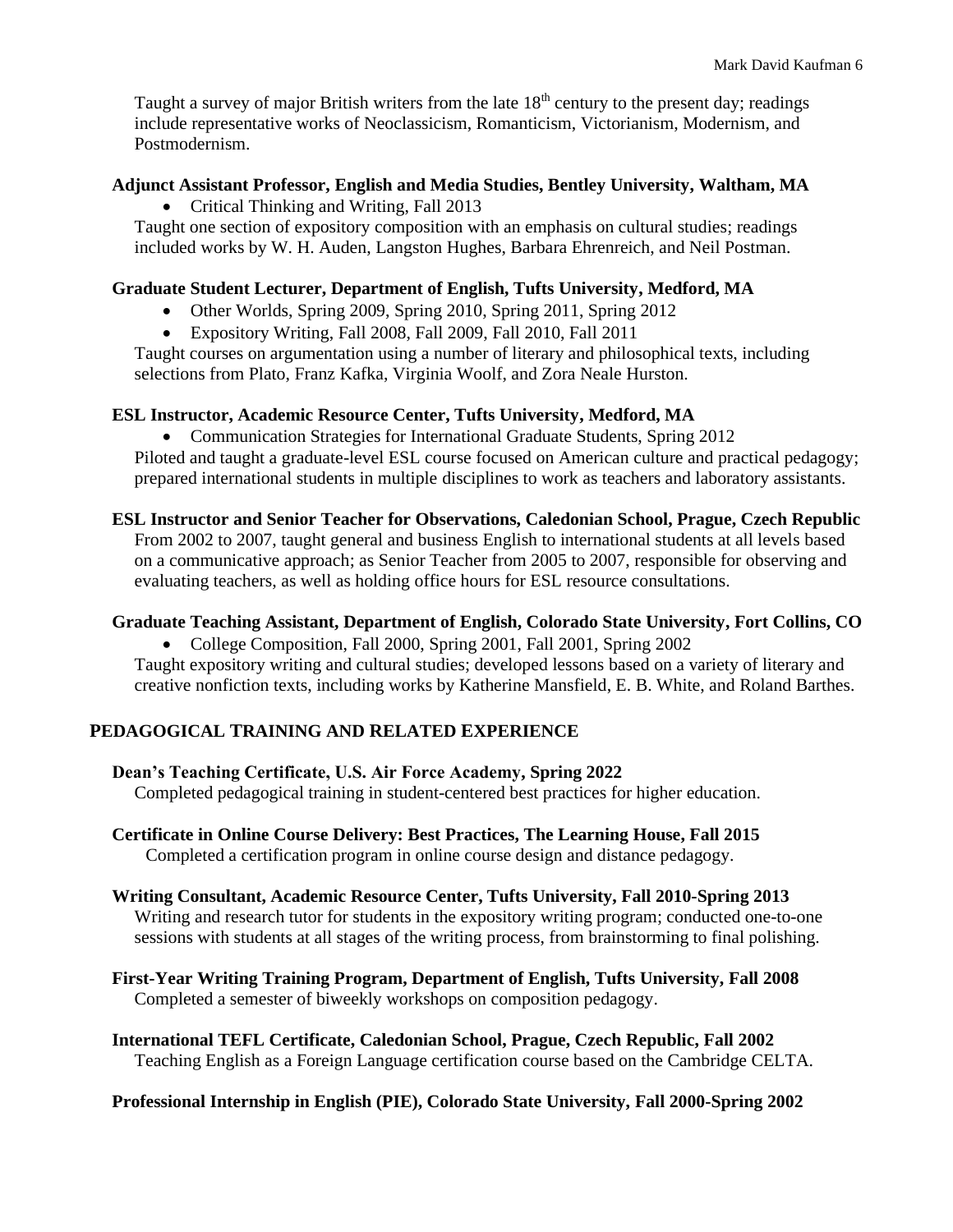Participated in a two-year professional development program for graduate teaching assistants under the supervision of Dr. Stephen P. Reid, author of *The Prentice Hall Guide for College Writers*; completed twelve credit hours of coursework, including a semester of practice teaching.

### **DEPARTMENTAL AND INSTITUTIONAL SERVICE**

#### **Department POC, Colorado Springs Undergraduate Research Forum (CSURF), U.S. Air Force Academy, Spring 2022**

Responsible for securing and mentoring cadet presenters, reviewing submissions, and coordinating with CSURF organizing committee.

#### **Selection Panelist, Annual Dean's Research Awards, U.S. Air Force Academy, January 2021, January 2022**

Evaluated nominations and chose winners for USAFA faculty and cadet research awards.

#### **Research Director, Department of English and Fine Arts, U.S. Air Force Academy, Fall 2020 present**

Responsible for developing and promoting faculty research, updating the USAFA Office of Research on faculty publications, overseeing small grant applications, and evaluating faculty research awards applications.

#### **Associate Air Officer Commanding for Academics (AAOCA), U.S. Air Force Academy, Fall 2020- Spring 2021**

Responsible for advising undeclared fourth-class cadets (i.e. first-year cadets).

### **Co-organizer, Virtual Film Screening and Discussion of Spike Lee's** *Malcolm X***, October 2020** Member of USAFA organizing committee for all-service-academy virtual film screening in conjunction with Arts in the Armed Forces (AITAF).

**Interviewee and Contributor, One Book, One USAFA, U. S. Air Force Academy, Fall 2020** Recorded an interview about the science-fiction contexts of Emily St. John Mandel's novel, *Station Eleven*, for the inaugural One Book, One USAFA program.

#### **Faculty Sponsor, Sigma Tau Delta, U.S. Air Force Academy, Spring 2020-present** Induct and advise cadet members of Sigma Tau Delta, the International English Honor Society.

**Forensics Judge, USAFA Forensics Classic, U.S. Air Force Academy, September 2019** Evaluated and ranked performances in poetry, prose, and extemporaneous speaking.

#### **Academic Standards Committee, Alvernia University, Fall 2018-Spring 2019**

Formulated guidelines for academic standards, student academic relations, the learning environment, and learning-related services; reviewed cases concerning student probation and dismissal.

#### **Curriculum Committee, Alvernia University, Fall 2015-Spring 2018; Chair, Fall 2016-Spring 2018** As Chair, responsible for setting the agenda, evaluating curricular proposals, and overseeing program reviews for the College of Arts and Sciences and College of Professional Programs.

#### **Faculty Council Executive Committee, Alvernia University, Fall 2016-Spring 2018**

Set the agenda for Faculty Council meetings, served as oversight committee for the Faculty Handbook, and advised the Provost on matters of concern to the faculty.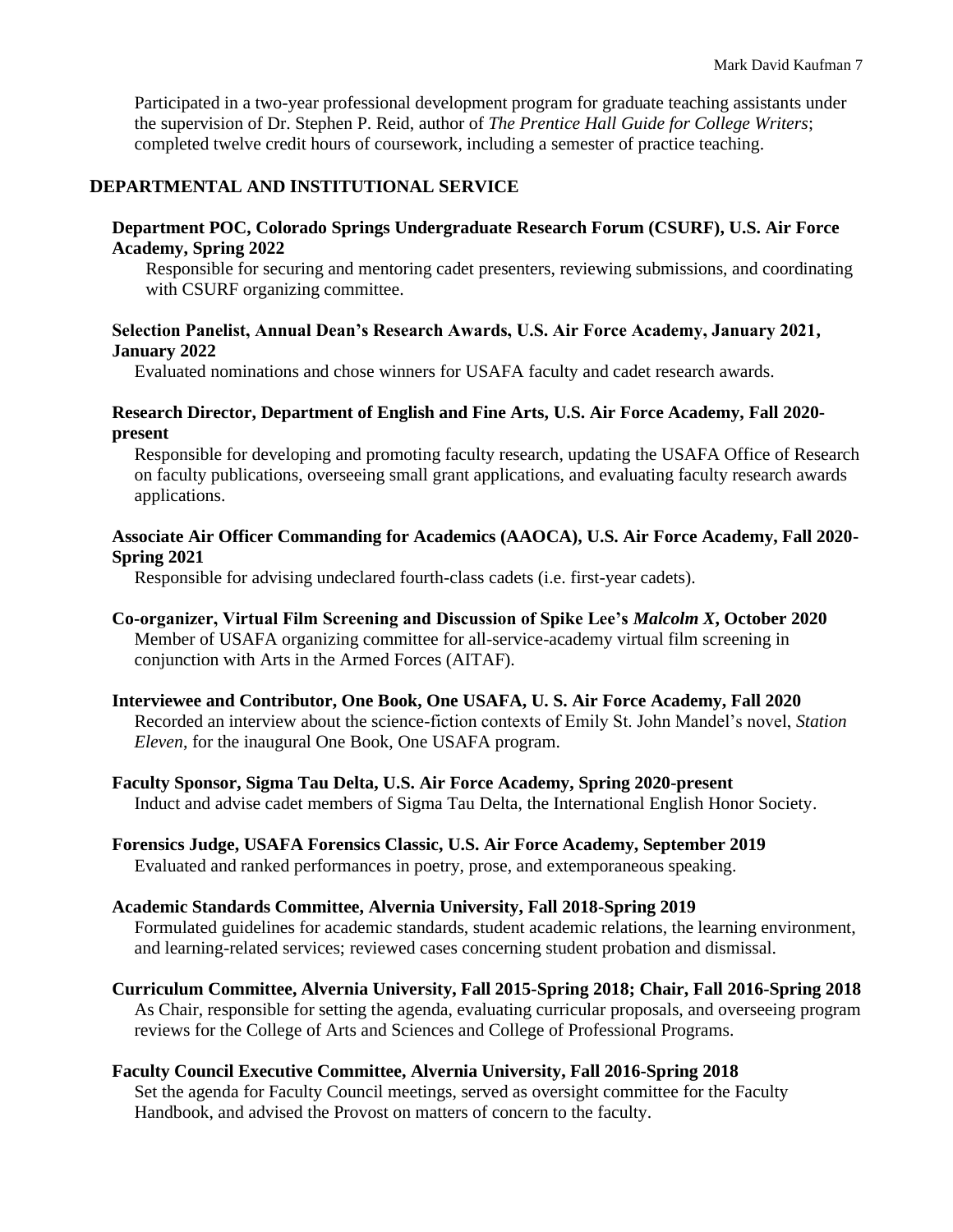### **Faculty Observer, Alvernia University, Fall 2015-Spring 2019**

Observed and evaluated adjunct faculty in the Department of English and Communication; offer constructive feedback and professional support.

#### **Faculty Co-sponsor, Sigma Tau Delta, Alvernia University, Fall 2015-Spring 2019**

Advised undergraduate members of Sigma Tau Delta, the International English Honor Society; organized panels for annual convention; oversaw community service and fundraising activities.

#### **Faculty Sponsor, Gaming Club, Alvernia University, Fall 2015-Spring 2017**

Oversaw activities of the Alvernia Gaming Club, including club meetings and service projects.

**Women's and Gender Studies Steering Committee, Alvernia University, Spring 2015-Spring 2019** Promoted WGS minor and advised interested students.

**Writing Across the Curriculum (WAC) Committee, Alvernia University, Spring 2015-Spring 2019** Reviewed syllabi for proposed writing-enhanced courses in the General Core Curriculum.

#### **COM 100/101 Guidelines Committee, Alvernia University, Fall 2014-Spring 2015** Reviewed course guidelines for Fundamentals of Communication and Composition and Research.

#### **Research and Scholarship T10 Core Committee, Tufts University, Fall 2012-Spring 2013**

Sole graduate representative on a university-wide committee charged with setting research and development goals for the Tufts Strategic Planning Initiative: The Next Ten Years.

#### **Graduate Education Committee, Provost's Office, Tufts University, Spring 2012-Fall 2012**

One of three humanities representatives on a university-wide committee focused on improving communication and fostering interdisciplinary collaboration among graduate schools at Tufts.

#### **Professional Development Committee, Tufts English Graduate Organization, Fall 2009-Spring 2013; Committee Chair, Fall 2010-Spring 2011**

Organized workshops on professional development, from conferencing to job searching; as chair, initiated and developed graduate student profiles for the Department of English website.

**Faculty Consultant, ESL at ABM, Leonard Carmichael Society, Tufts University, Fall 2009** Trained volunteer ESL teachers for a program providing free English classes for the janitorial staff.

#### **English Undergraduate Committee, Colorado State University, Fall 1998-Spring 1999** Undergraduate representative; voted on departmental policies and course offerings.

**Grade Appeals and Grievance Committee, Colorado State University, Fall 1998-Spring 1999** Undergraduate representative; investigated student complaints and grade appeals.

#### **PROFESSIONAL SERVICE AND ACTIVITIES**

**Invited Manuscript Reviewer, Vernon Press, 2021-present** Evaluate and provide feedback on book manuscripts submitted for publication.

#### **Invited Peer Reviewer,** *Studies in American Fiction***, 2019-present**

Evaluate and provide feedback on articles submitted for publication.